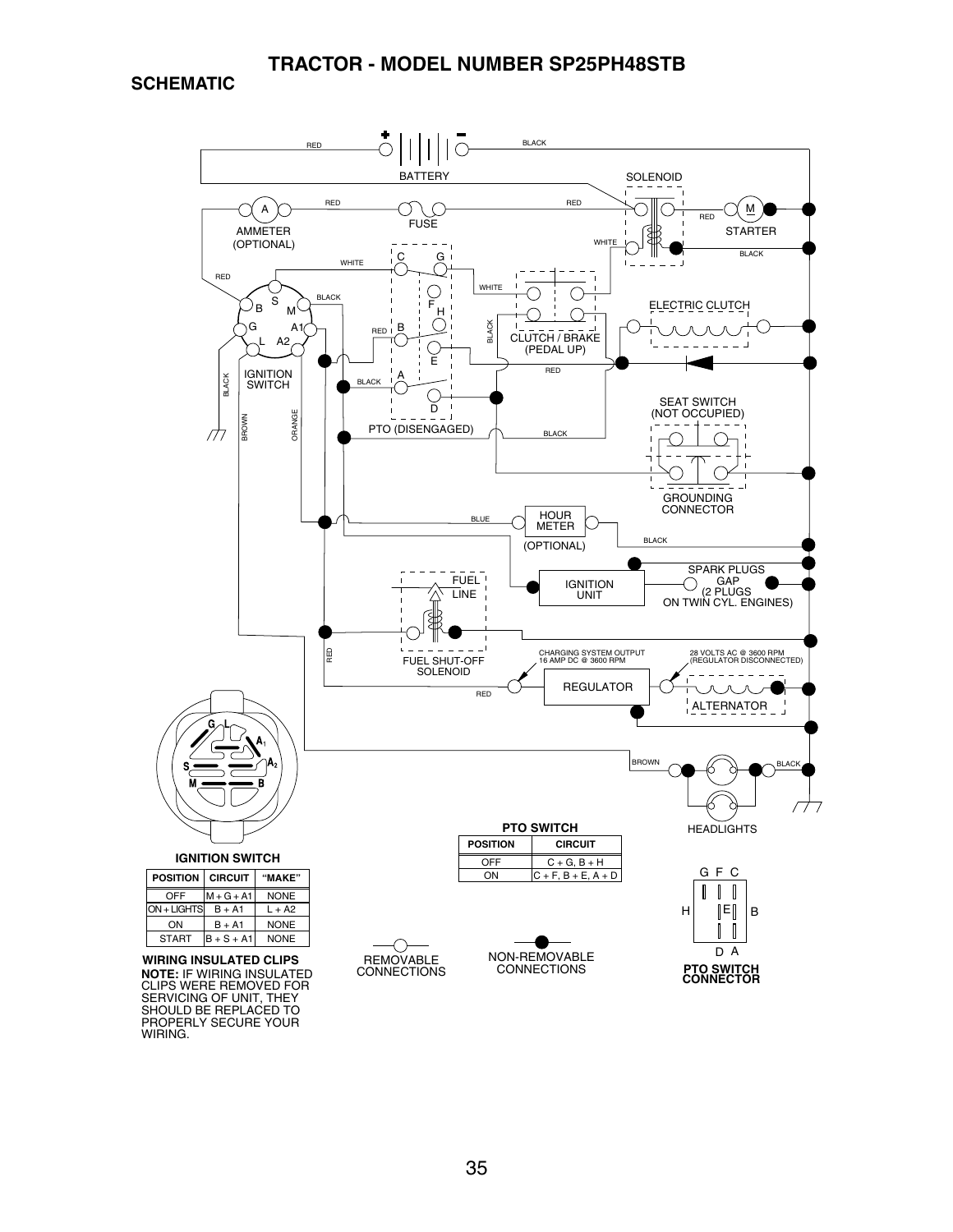# **REPAIR PARTS**

**TRACTOR - MODEL NUMBER SP25PH48STB**

**ELECTRICAL**

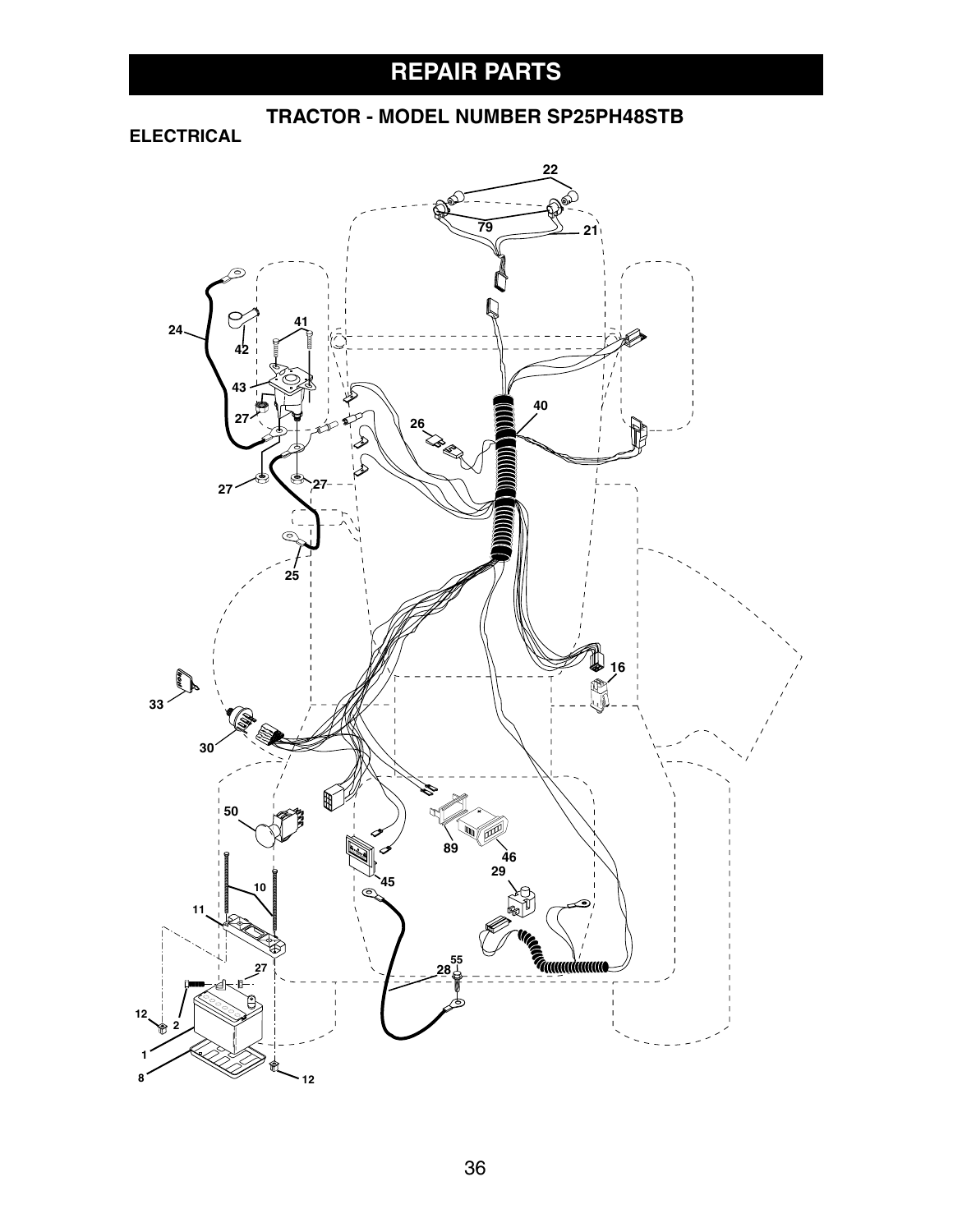**ELECTRICAL**

| <b>KEY</b><br>NO. | PART<br>NO.      | <b>DESCRIPTION</b>                           |
|-------------------|------------------|----------------------------------------------|
|                   |                  |                                              |
| 1                 | 144927           | Battery                                      |
| 2                 | 74760412         | Bolt Hex Hd 1/4-20 unc x 3/4                 |
| 8                 | 7603J            | Tray, Battery                                |
| 10<br>11          | 145211<br>150109 | Bolt, BTR FRT 1/4-20 x 7.5                   |
| 12                | 145769           | Hold Down Battery, Front<br>Nut, Push, Nylon |
| 16 —              | 176138           | Switch Interlock Push-In                     |
| 21                | 175688           | Harness Asm Light W/Bulbs                    |
| 22                | 4152J            | <b>Bulb Light</b>                            |
| 24                | 8860R            | Cable Battery                                |
| 25                | 146148           | Cable Batterywire                            |
| 26                | 175158           | Fuse                                         |
| 27                | 73510400         | Nut Keps Hex 1/4-20 unc                      |
| 28                | 145491           | Cable Ground                                 |
| 29                | 121305X          | Switch Plunger Normal NC Gray                |
| 30                | 175566           | Switch Ign 4 pos w/lights                    |
| 33<br>40          | 140401<br>188031 | Key Ign<br>Harness Ign.                      |
| 41                | 17720408         | Bolt Blk Fin Hex 1/4-20 x 1/2                |
| 42                | 131563           | <b>Cover Terminal Red</b>                    |
| 43                | 178861           | Solenoid                                     |
| 45                | 122822X          | Ammeter Rectangular                          |
| 46                | 169635           | Hourmeter Snap-In                            |
| 50                | 174652           | Switch, PTO                                  |
| 55 —              | 17490508         | Screw Thdrol 5/16-18 x 1/2                   |
| 79                | 175242           | <b>Bulbholder</b>                            |
| 89                | 169639           | Bracket Snap-In Hourmeter                    |

**NOTE:** All component dimensions given in U.S. inches. 1 inch =  $25.4$  mm.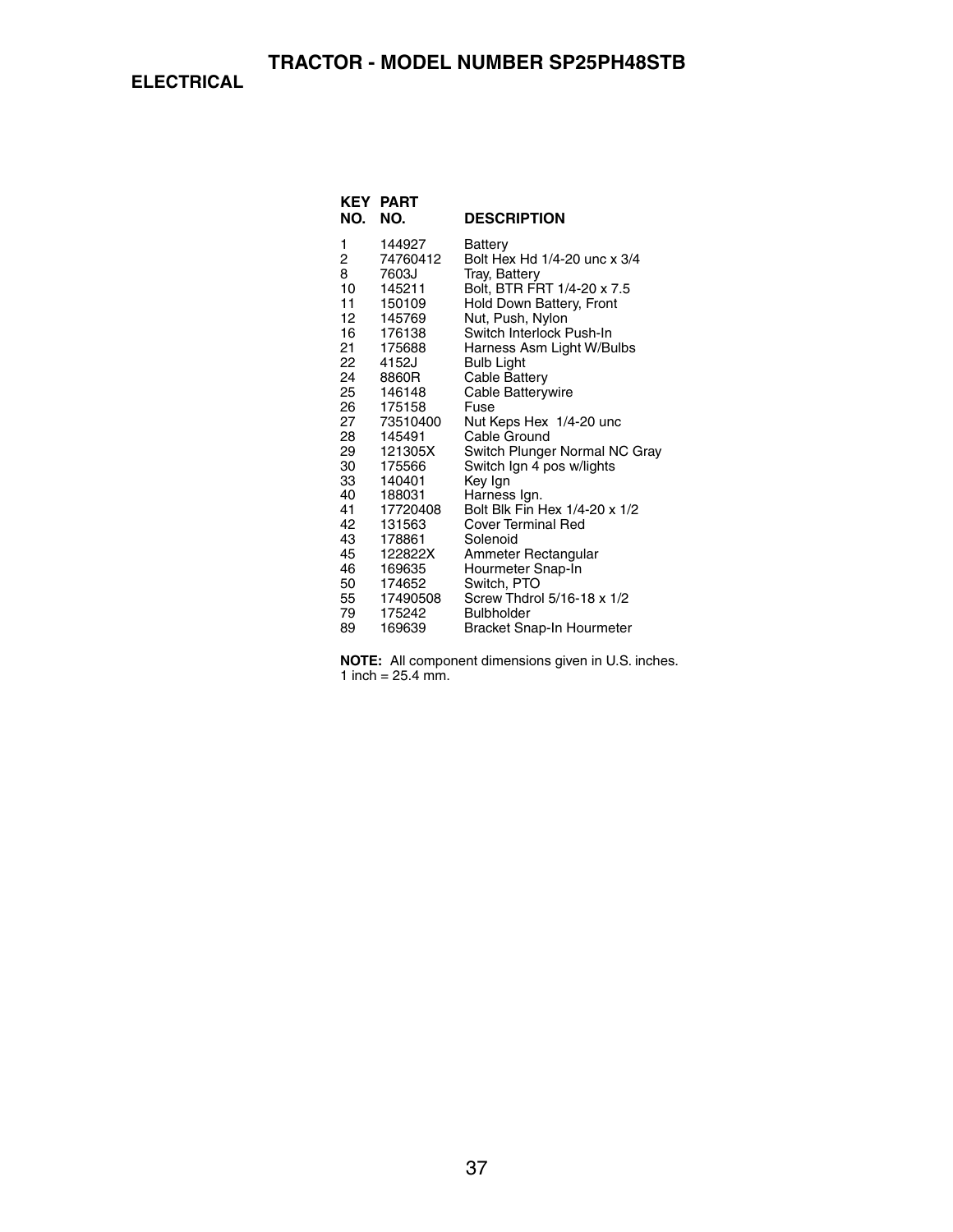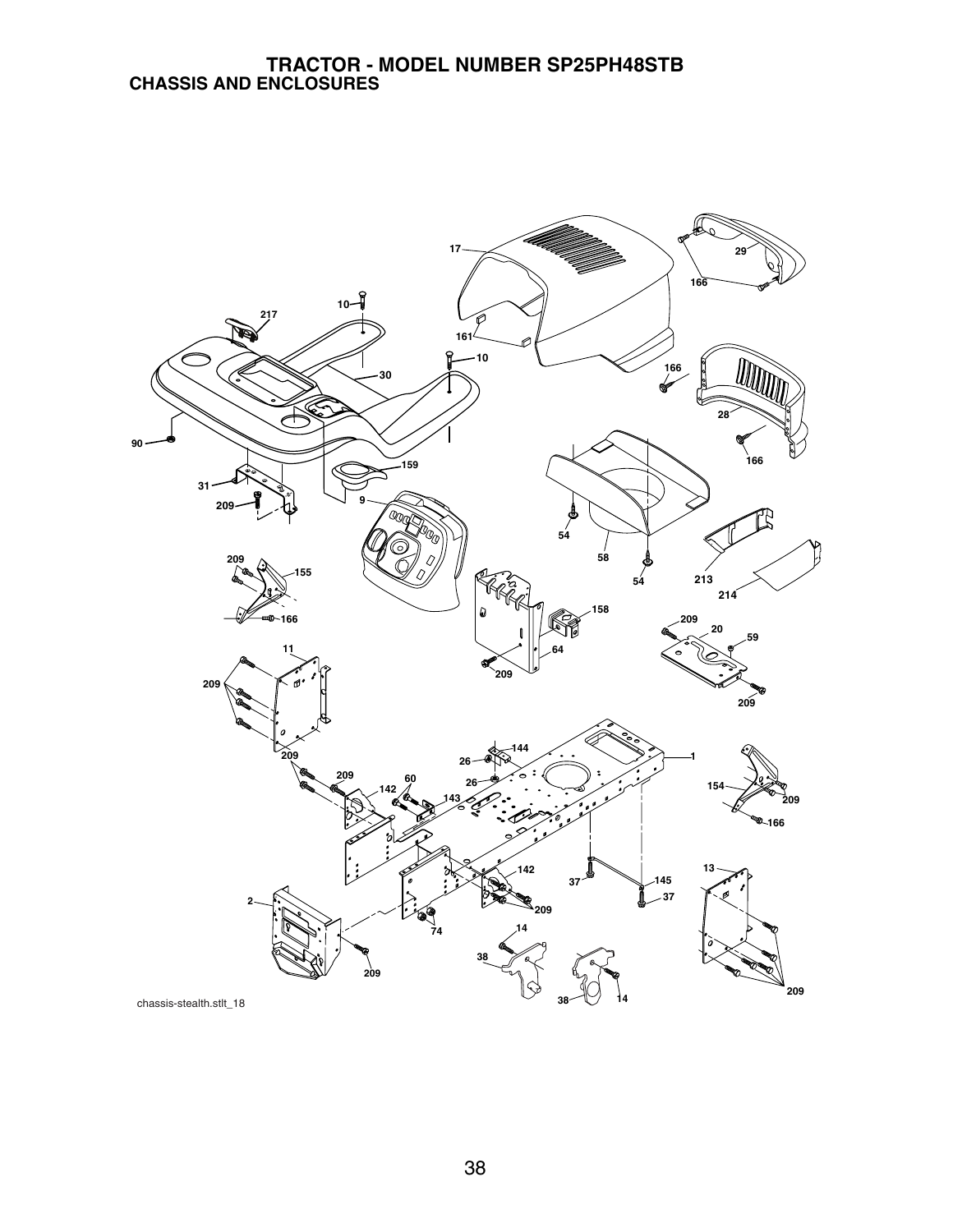#### **TRACTOR - MODEL NUMBER SP25PH48STB CHASSIS AND ENCLOSURES**

|          | <b>KEY PART</b>      |                                                        |
|----------|----------------------|--------------------------------------------------------|
| NO.      | NO.                  | <b>DESCRIPTION</b>                                     |
| 1        | 174619               | Chassis                                                |
| 2        | 176554               | Drawbar                                                |
| 3        | 17060612             | Screw 3/8-16 x 3/4                                     |
| 9        | 187934X428 Dash      |                                                        |
| 10       | 72140608             | Bolt 3/8-16 x 1                                        |
| 11       | 167203               | Panel Dash Lh                                          |
| 13       | 178298               | Panel Dash Rh                                          |
| 14       | 17490608             | Screw Thdrol 3/8-16 x 1/2                              |
| 17       | 175260X505 Hood      |                                                        |
| 20       | 162026               | <b>Plate Battery</b>                                   |
| 26       | 73800600             | Nut Lock Hex W/Ins 3/8-16 unc                          |
| 28       | 175289X505 Grille    |                                                        |
| 29       | 179761               | Light Asm. Bar                                         |
| 30       | 179131X505 Fender    |                                                        |
| 31       | 139976               | <b>Bracket Fender</b>                                  |
| 37       | 17490508             | Screw Thdrol 6/16-18 x 1/2 TYT                         |
| 38       | 175710               | Bracket, Asm. Pivot Mower Rear                         |
| 54<br>58 | 161464<br>175351     | Screw Hex Wshd 8-18 x 7/8<br>Duct Hood                 |
| 59       | 187495               |                                                        |
| 60       | 72140606             | <b>Bushing Snap</b><br>Bolt RdHd Sqnk 3/8-16 unc x 3/4 |
| 64       | 174997               | Dash Lower                                             |
| 74       | 73680600             | Nut Crownlock 3/8-16 unc                               |
| 90       | 124346X              | Nut Self-Thd Wsh-Hd 1/4 Zinc                           |
| 142      | 175702               | <b>Plate Reinforcement STLT</b>                        |
| 143      | 186689               | <b>Bracket Swaybar Chassis</b>                         |
| 144      | 175582               | <b>Bracket Footrest</b>                                |
| 145      | 156524               | Rod Pivot Chassis/Hood                                 |
| 154      | 161897               | <b>Bracket Dash Rh</b>                                 |
| 155      | 161900               | <b>Bracket Dash Lh</b>                                 |
| 158      | 162037               | <b>Bracket Parking Brake</b>                           |
| 159      | 179950X428 Cupholder |                                                        |
| 161      | 164655               | <b>Extrusion Bumper</b>                                |
| 166      | 171875               | Screw HwHd Hi-Lo #13-16 x 3/4                          |
| 209      | 17000612             | Screw Hexwsh Thdrol 3/8-16 x 3/4                       |
|          |                      | 213 169848X428 Skirt Grille LH                         |
| 214      |                      | 169847X428 Skirt Grille RH                             |
| 217      |                      | 179132X428 Console Fuel Window                         |

**NOTE:** All component dimensions given in U.S. inches. 1 inch =  $25.4$  mm.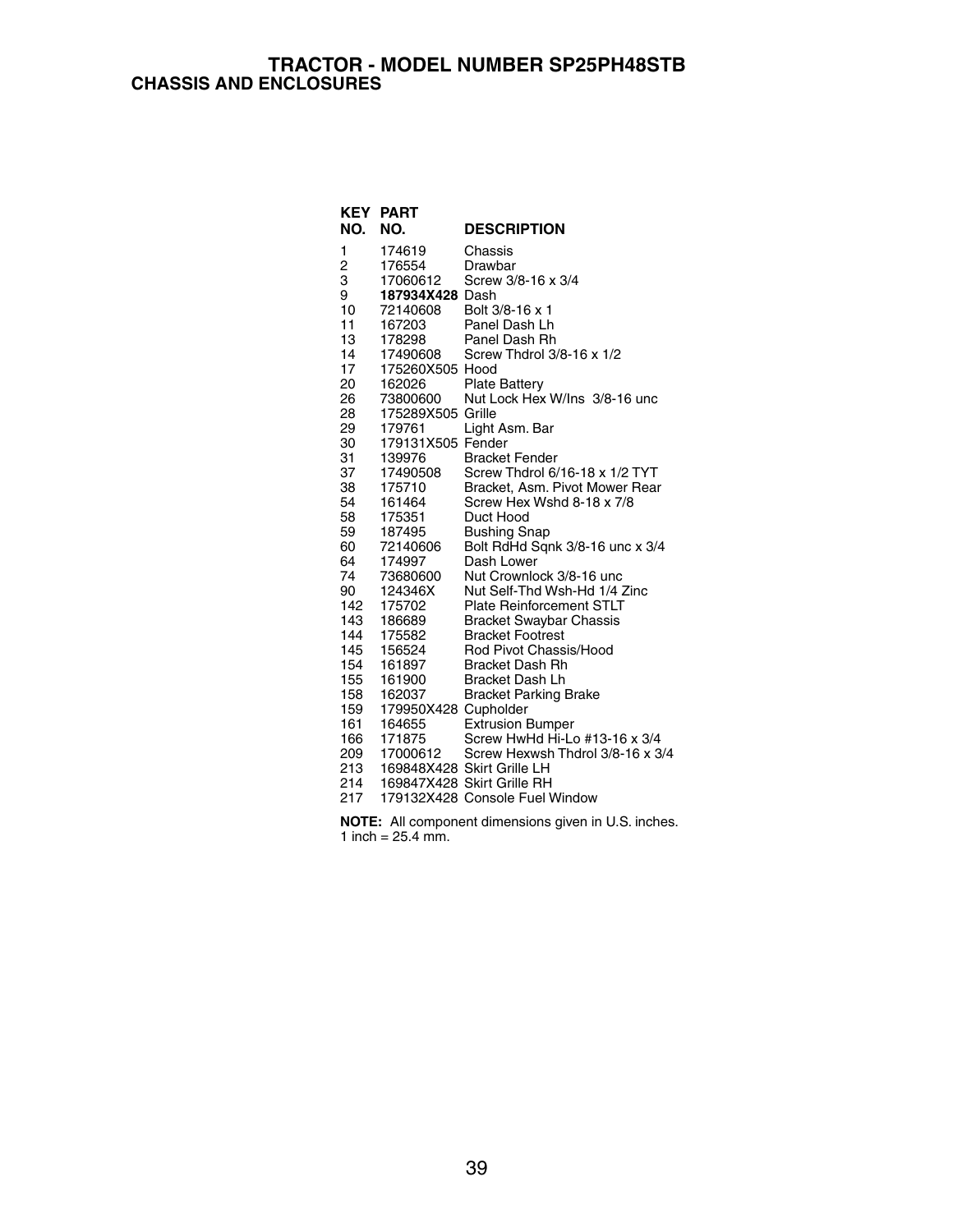**DRIVE**

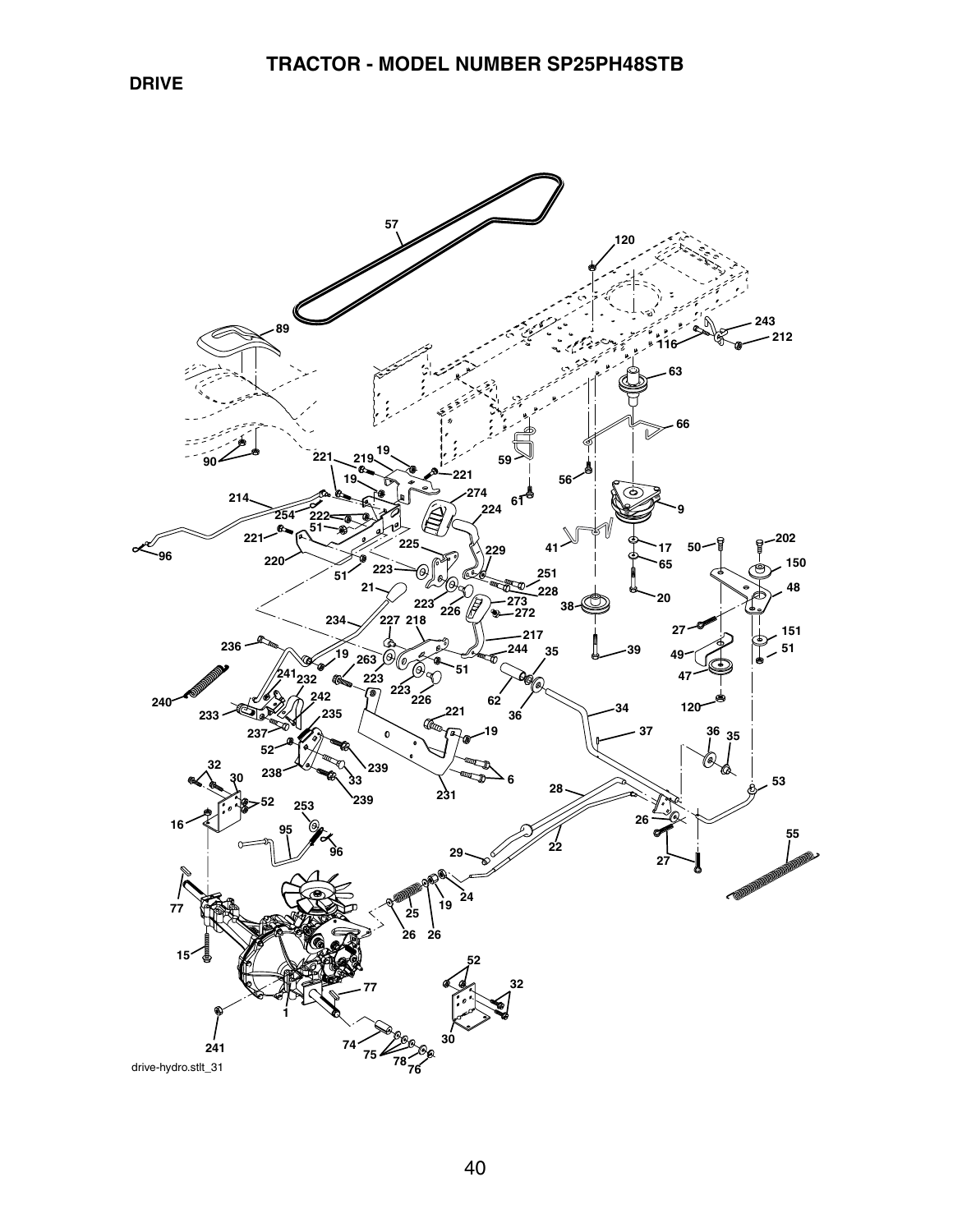### **DRIVE**

| NO.      | <b>KEY PART</b><br>NO. | <b>DESCRIPTION</b>                                                                    |
|----------|------------------------|---------------------------------------------------------------------------------------|
| 1        | $  -$                  | Transaxle (Order parts from trans-<br>axle manufacturer)<br>Hydro Gear Model 336-0510 |
| 6        | 17060512               | Screw 5/16-18 x 3/4                                                                   |
| 9        | 179334                 | Clutch Elec                                                                           |
| 15       | 74490544               | Bolt Hex Fighd 5/16-18 Gr. 5                                                          |
| 16<br>17 | 73800500<br>126197X    | Nut Lock Hex W/Ins. 5/16-18 unc<br>Washer                                             |
|          |                        | 1-1/2 OD x 15/32 ID x .250                                                            |
| 19       | 73800600               | Nut Lock Hex W/Wsh 3/8-16 unc                                                         |
| 20       | 173937                 | Bolt Hex 7/16-20 x 4 x Gr. 5-1.5                                                      |
| 21       |                        | 175036X505 Knob Custom Control Cruise                                                 |
| 22       | 175896                 | Rod, Brake                                                                            |
| 24<br>25 | 73350600<br>106888X    | Nut, Hex Jam 3/8-16 unc<br>Spring, Brake Rod                                          |
| 26       | 19131316               | Washer                                                                                |
| 27       | 76020412               | Pin Cotter 1/8 x 3/4 CAD.                                                             |
| 28       | 175765                 | Rod, Parking Brake                                                                    |
| 29       | 71673                  | Cap, Brake, Park                                                                      |
| 30<br>32 | 169592                 | Bracket, Transaxle<br>Bolt Hex Hd 5/16-18 unc x 3/4                                   |
| 33       | 74760512<br>72140506   | Bolt Rdhd Sqnk 5/16-18 unc x 3/4                                                      |
| 34       | 175578                 | Shaft, Foot Pedal                                                                     |
| 35       | 120183X                | Bearing, Nylon                                                                        |
| 36       | 19211616               | Washer                                                                                |
| 37       | 1572H                  | Pin, Roll                                                                             |
| 38       | 179114                 | Pulley, Composite, Flat                                                               |
| 39<br>41 | 72110622<br>175556     | Bolt Rdhd 3/8-16 x 2- 3/4 Gr. 5<br>Keeper, Belt Idler Flat                            |
| 47       | 127783                 | Pulley, Idler, V-Groove                                                               |
| 48       | 154407                 | <b>Bellcrank Clutch Grnd Drw Stl</b>                                                  |
| 49       | 123205X                | Retainer, Belt                                                                        |
| 50       | 72110612               | Bolt                                                                                  |
| 51<br>52 | 73680600               | Nut Crownlock 3/8-16 unc                                                              |
| 53       | 73680500<br>105710X    | Nut, Crownlock 5/16-18 unc<br>Link, Clutch                                            |
| 55       | 105709X                | Spring, Return, Clutch                                                                |
| 56       | 17060620               | Screw 3/8-16 x 1-1/4                                                                  |
| 57       | 140294                 | V-Belt, Ground Drive                                                                  |
| 59       | 169691                 | Keeper, Center Span                                                                   |
| 61<br>62 | 17120614               | Screw 3/8-16 x .875<br>Cover, Pedal                                                   |
| 63       | 8883R<br>174607        | Pulley, Engine                                                                        |
| 65       | 10040700               | Washer                                                                                |
| 66       | 154778                 | Keeper Belt Engine                                                                    |
| 74       | 137057                 | Spacer, Axle                                                                          |
| 75       | 121749X                | Washer  25/32 x 1-1/4 x 16 Ga.                                                        |
| 76<br>77 | 12000001<br>123583X    | E-Ring<br>Key, Square                                                                 |
|          |                        |                                                                                       |

| KEY<br>NO.     | PART<br>NO.          | <b>DESCRIPTION</b>                                                                         |
|----------------|----------------------|--------------------------------------------------------------------------------------------|
| 78<br>89<br>90 | 121748X<br>124346X   | Washer 25/32 x 1-5/8 x 16 Ga.<br>174901X428 Console, Shift<br>Nut Self-Thd Wsh-hd 1/4 Zinc |
| 95             | 180825               | Rod Bypass                                                                                 |
| 96<br>116      | 4497H<br>72140608    | Retainer Spring 1" Zinc/Cad<br>Bolt RDHD SQNK 3/8-16 unc x 1                               |
| 120            | 73900600             | Nut Lock Flg 3/8-16 unc                                                                    |
| 150            | 175456               | Spacer Retainer                                                                            |
| 151<br>202     | 19133210<br>72110614 | Washer 13/32 x 2 x 10 Ga.<br>Bolt Carr Sh 3/8-16 x 1-3/4 Gr. 5                             |
| 212            | 145212               | Nut HexFlange Lock                                                                         |
| 214            | 174735               | Link Transaxle                                                                             |
| 217            | 179433               | Pedal Assy, Reverse, with Pad                                                              |
| 218<br>219     | 174713<br>174839     | Arm Control Pedal Reverse<br>Bracket Frest Pdl Ctrl. Hyd                                   |
| 220            | 174711               | Bracket Mtg. Pedal Control                                                                 |
| 221            | 72140606             | Bolt Rdhd Sqnk 3/8-16 unc x 3/4                                                            |
| 222            | 73680700             | Nut Crownlock 7/16-14 unc                                                                  |
| 223<br>224     | 174840<br>174736     | 060. Washer Nylon 11/16 ID x<br>Pedal Forward                                              |
| 225            | 174712               | Arm Control Pedal Forward                                                                  |
| 226            | 174902               | <b>Bolt Pivot Spacer</b>                                                                   |
| 227            | 174710               | Cam Reverse Pedal LT                                                                       |
| 228            | 179032               | Bolt Shoulder 5/16-18                                                                      |
| 229<br>231     | 176451<br>174573     | 75. Washer Serrated 5/16 x<br>Strap Torque                                                 |
| 232            | 175570               | Actuator Cruise Disengage                                                                  |
| 233            | 174856               | <b>Pawl Control Cruise</b>                                                                 |
| 234            | 174858               | Lever Control Cruise                                                                       |
| 235            | 174857               | <b>Sector Control Cruise</b><br>Bolt Shoulder 3/8-16 unc 1/44                              |
| 236<br>237     | 128903<br>170165     | Bolt Shoulder 5/16-18                                                                      |
| 238            | 175807               | Arm Mtg. Cruise Sector                                                                     |
| 239            | 17490508             | Screw Thdrol 5/16 x 1/2                                                                    |
| 240            | 175610               | Spring Return Cruise Control                                                               |
| 241<br>242     | 73930400<br>74780412 | Nut Centerlock 1/4-20 unc<br>1/4-20 unc x .75                                              |
| 243            | 178289               | <b>Bracket Anti-Rotation CVX</b>                                                           |
| 244            | 17490510             | Screw 5/16-18 x 5/8                                                                        |
| 251            | 17060516             | Screw 5/16-18 x 1                                                                          |
| 253            | 179422               | Washer .3125 x .615 x 16 Ga.                                                               |
| 254<br>263     | 178062<br>17000612   | Clip Retainer<br>Screw 3/8-16 x 3/4                                                        |
| 272            | 17670508             | Screw, 5/16-18 x 1/2 TT                                                                    |
| 273            | 179610               | Pad. Reverse Pedal                                                                         |
| 274            | 175646               | Cover Pedal Forward                                                                        |

**NOTE:** All component dimensions given in U.S. inches. 1 inch = 25.4 mm.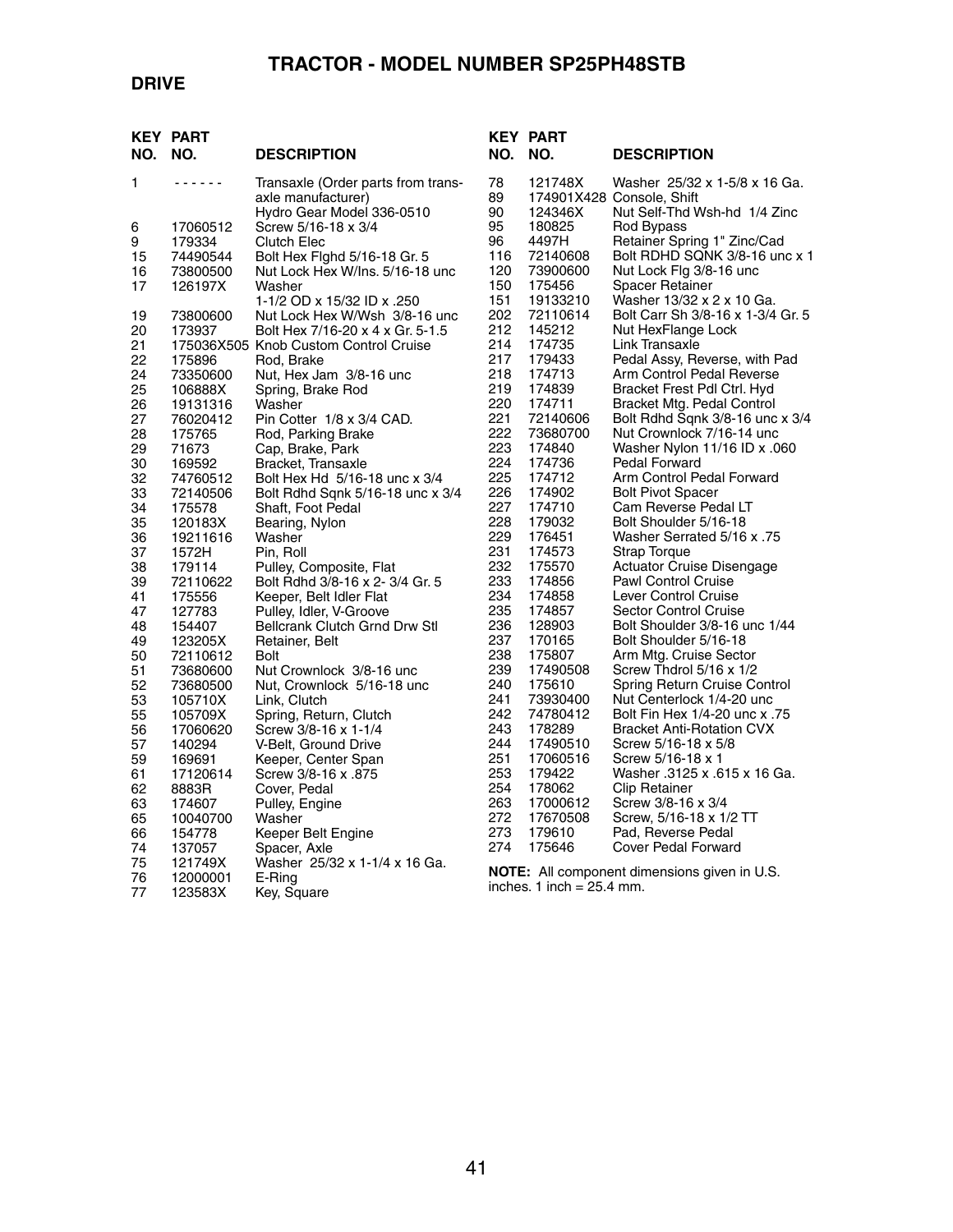#### **TRACTOR - MODEL NUMBER SP25PH48STB STEERING ASSEMBLY**



steering\_stealth\_prem\_10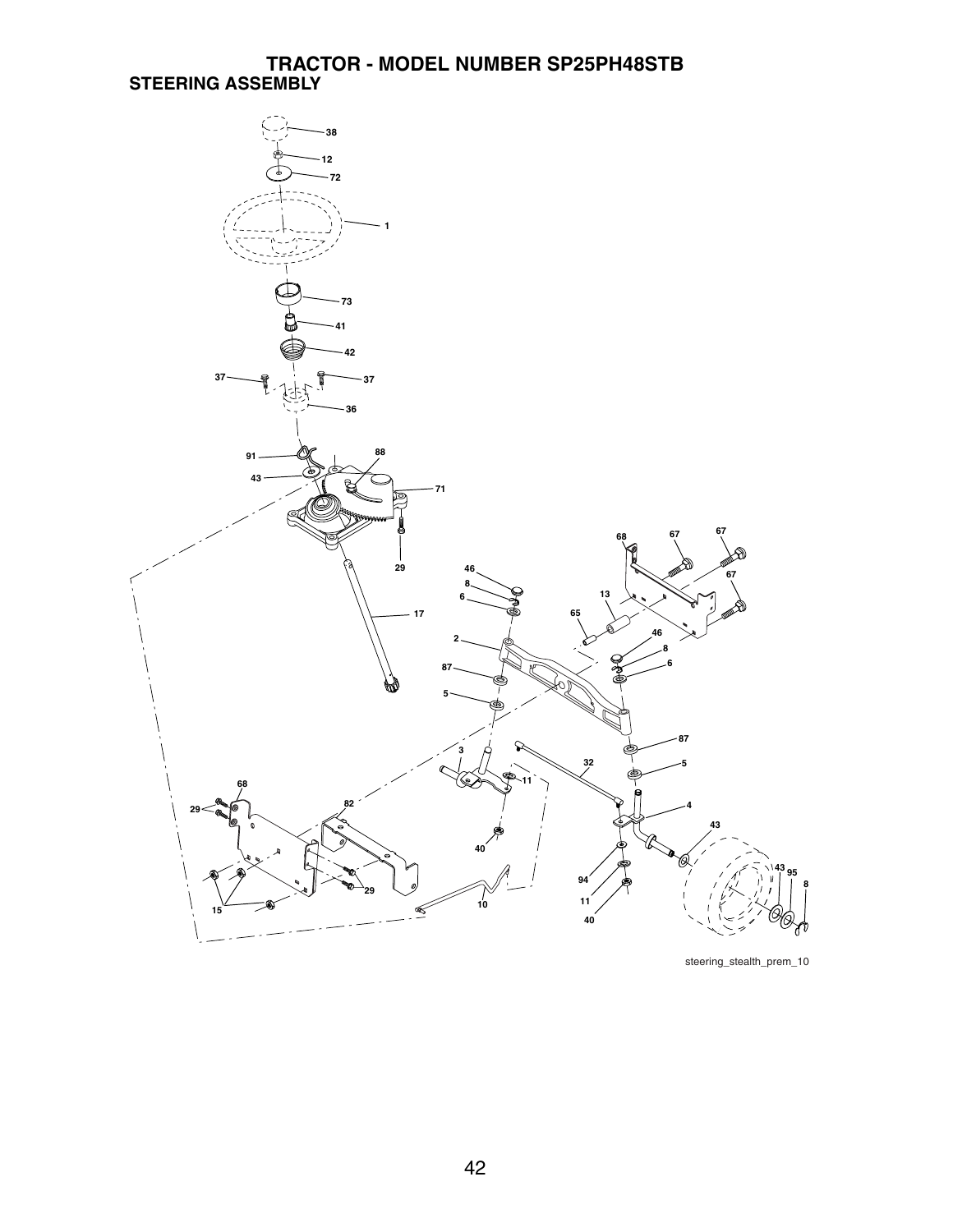#### **TRACTOR - MODEL NUMBER SP25PH48STB STEERING ASSEMBLY**

| NO.      | <b>KEY PART</b><br>NO. | <b>DESCRIPTION</b>                                             |
|----------|------------------------|----------------------------------------------------------------|
| 1        |                        | 184704X428 Wheel Steering                                      |
| 2<br>3   | 184706                 | Axle                                                           |
|          | 169840                 | Spindle Asm LH                                                 |
| 4        | 169839                 | Spindle Asm RH                                                 |
| 5        | 6266H                  | Bearing Race Thrust Harden                                     |
| 6        | 121748X                | Washer 25/32 x 1-5/8 x 16 Ga.                                  |
| 8        | 12000029               | Ring Klip #t5304-75                                            |
| 10<br>11 | 175121                 | Link Drag                                                      |
| 12       | 10040600<br>73940800   | Washer Lock Hvy Hicl Spr 3/8<br>Nut Hex Jam Toplock 1/2-20 unf |
| 13       | 136518                 | Spacer Brg Axle Front                                          |
| 15       | 145212                 | Nut Hex Flange Lock                                            |
| 17       | 177883                 | Shaft Asm Strg                                                 |
| 29       | 17000612               | Screw 3/8-16 x 3/4                                             |
| 32       | 180580                 | Rod Tie                                                        |
| 36       | 155105                 | <b>Bushing Strg</b>                                            |
| 37       | 152927                 | Screw TT #32.5 x 5 x 3/8 Flange                                |
| 38       |                        | 159946X428 Cap Wheel Steer                                     |
| 40       | 73540600               | Nut Crownlock 3/8-24                                           |
| 41       | 159945                 | <b>Adaptor Wheel Strg</b>                                      |
| 42       |                        | 163888X428 Boot Steering                                       |
| 43       | 121749X                | Washer 25/32 x 1 1/4 x 16 Ga.                                  |
| 46       | 121232X                | Cap Spindle Fr Top Blk                                         |
| 65       | 160367                 | Spacer Brace Axle                                              |
| 67       | 72110618               | Bolt Rdhd Sqn 3/8-16 x 2-1/4                                   |
| 68<br>71 | 169827<br>175146       | Brace, Axle                                                    |
| 72       |                        | Steering Asm.<br>Washer 9/16 ID x 1/20 OD 11 Ga.               |
| 73       | 19182411               | 160135X428 Extension Steering                                  |
| 82       | 169835                 | <b>Bracket Susp Chassis Front</b>                              |
| 87       | 173966                 | 14. Washer Flat .781 x 1-1/2 x .14                             |
| 88       | 175118                 | Bolt Shoulder 7/16-20 unc                                      |
| 91       | 175553                 | Clip                                                           |
| 94       | 19121414               | <b>Rod Tie</b>                                                 |
| 95       | 188967                 | Washer Hardened                                                |

**NOTE:** All component dimensions given in U.S. inches. 1 inch =  $25.4$  mm.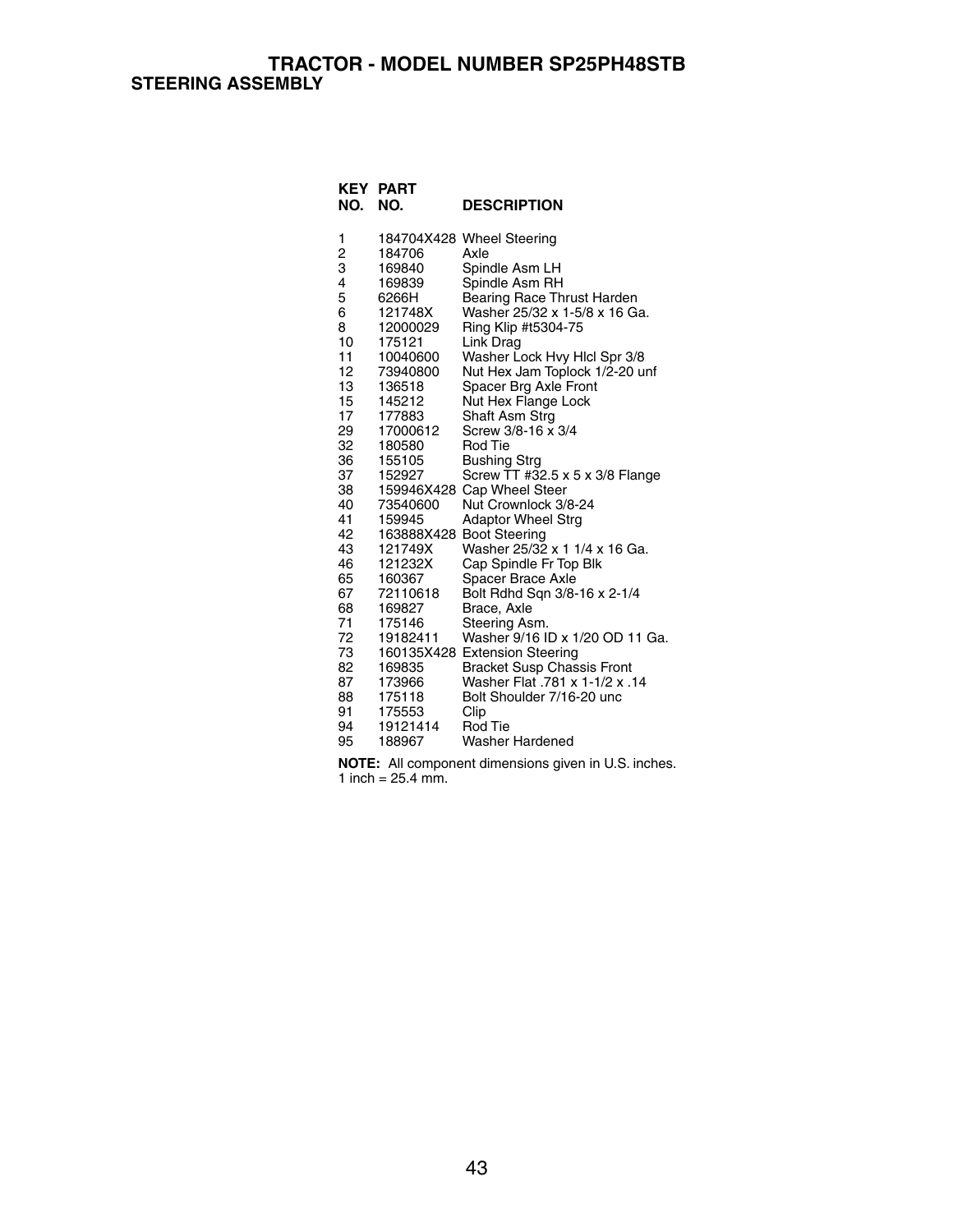

|     | <b>KEY PART</b> |
|-----|-----------------|
| הוח | הוח             |

### **NO. NO. DESCRIPTION**

| 1  |          | 175437X428 Control Throttle    |
|----|----------|--------------------------------|
| 2  | 171875   | Screw HwHd Hi-Lo #13-16 x 3/4  |
| 3  |          | Engine, Briggs Model 445777    |
|    |          | (Order parts from engine mfg.) |
| 4  | 149723   | Muffler Asm Twin Lo-Tone       |
| 5  | 159955   | Pipe Exhaust LH Intek          |
| 6  | 160589   | Pipe Exhaust RH Intek          |
| 8  | 171877   | Bolt 5/16-18 unc x 3/4 w/Sems  |
| 10 | 162797   | Shield Browning Intek II       |
| 13 | 165391   | <b>Muffler Gasket</b>          |
| 14 | 148456   | <b>Tube Drain Oil Easy</b>     |
| 17 | 17060624 | Screw Thdrol 3/8-16 x 1-1/2    |
| 23 | 169837   | Shield Heat                    |
| 25 |          | 187767X428 Choke Control       |
| 29 | 137180   | Kit Spark Arrestor (Flat Scrn) |
| 31 | 179022   | Tank Fuel 4.0 Rear             |
| 32 |          | 179124X428 Cap Asm Fuel        |
| 33 | 123487X  | Clamp Hose Black               |

| 13 L L<br>NO. | .<br>NO. | <b>DESCRIPTION</b>             |
|---------------|----------|--------------------------------|
| 37            | 8543R    | Line Fuel                      |
| 38            | 181654   | Plug Drain Oil                 |
| 41            | 139277   | <b>Stem Tank Fuel</b>          |
| 45            | 17000612 | Screw Hexwsh Thdr 3/8-16 x 3/4 |
| 72            | 183906   | Screw Socket Head 5/16-18 x 1  |
| 81            | 73510400 | Nut Keps Hex 1/4-20 unc        |
| 112           | 3645J    | <b>Bushing</b>                 |

**NOTE:** All component dimensions given in U.S. inches. 1 inch =  $25.4$  mm.

For engine service and replacement parts, call the toll free number for your engine manufacturer listed below: Briggs & Stratton 1-800-233-3723<br>Kohler Co. 1-800-544-2444 1-800-544-2444 Tecumseh Products 1-800-558-5402<br>Honda Engines 1-800-426-7701 Honda Engines<br>Kawasaki 1-949-460-5688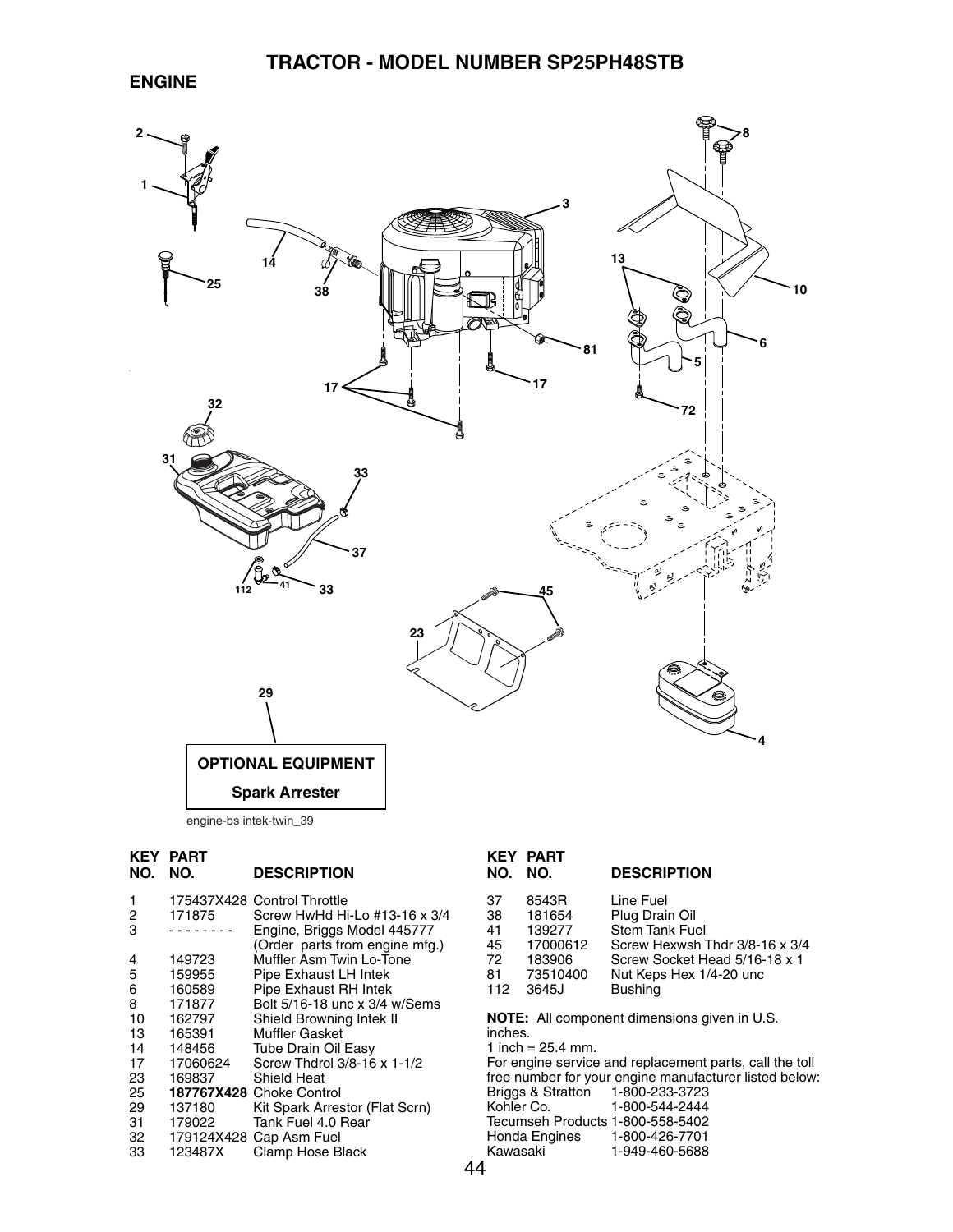



seat\_lt.knob\_15

|                | <b>KEY PART</b> |                                |
|----------------|-----------------|--------------------------------|
| NO.            | NO.             | <b>DESCRIPTION</b>             |
| 1              | 188705          | Seat                           |
| 2              | 180166          | <b>Bracket Pivot Seat</b>      |
| 3              | 71110616        | Bolt Fin Hex 3/8-16 unc x 1    |
| $\overline{4}$ | 19131610        | Washer Flat 13/32 x 1 x 10 Ga. |
| 5              | 145006          | Clip Push-In                   |
| 6              | 73800600        | Nut Hex w/Ins, 3/8-16 unc      |
| 7              | 124181X         | Spring Seat Cprsn 2 250 Blk Zi |
| 8              | 17000616        | Screw 3/8-16 x 1               |
| 9              | 19131614        | Washer 13/32 x 1 x 14 Ga.      |
| 10             | 180186          | Pan Seat                       |
| 11             | 166369          | Knob Seat Adj. Wingnut         |
| 12             | 121246X         | <b>Bracket Mounting Switch</b> |
|                |                 |                                |

|     | <b>KEY PART</b> |                                 |
|-----|-----------------|---------------------------------|
| NO. | NO.             | <b>DESCRIPTION</b>              |
| 13  | 121248X         | Bushing Snap Blk Nyl 50 Id      |
| 14  | 72050412        | Bolt Rdhd Sqnk 1/4-20 x 1-1/2   |
| 15  | 134300          | Spacer Split                    |
| 16  | 121250          | Spring Cprsn                    |
| 17  | 123976X         | Nut Lock 1/4 Lge Flg Gr. 5 Zinc |
| 21  | 171852          | Bolt Shoulder 5/16-18 unc       |
| 22  | 73800500        | Nut Hex Lock W/Ins 5/16-18      |
| 24  | 19171912        | Washer 17/32 x 1-3/16 x 12 Ga.  |

25 127018X Bolt Shoulder 5/16-18 x 62

**NOTE:** All component dimensions given in U.S. inches. 1 inch = 25.4 mm.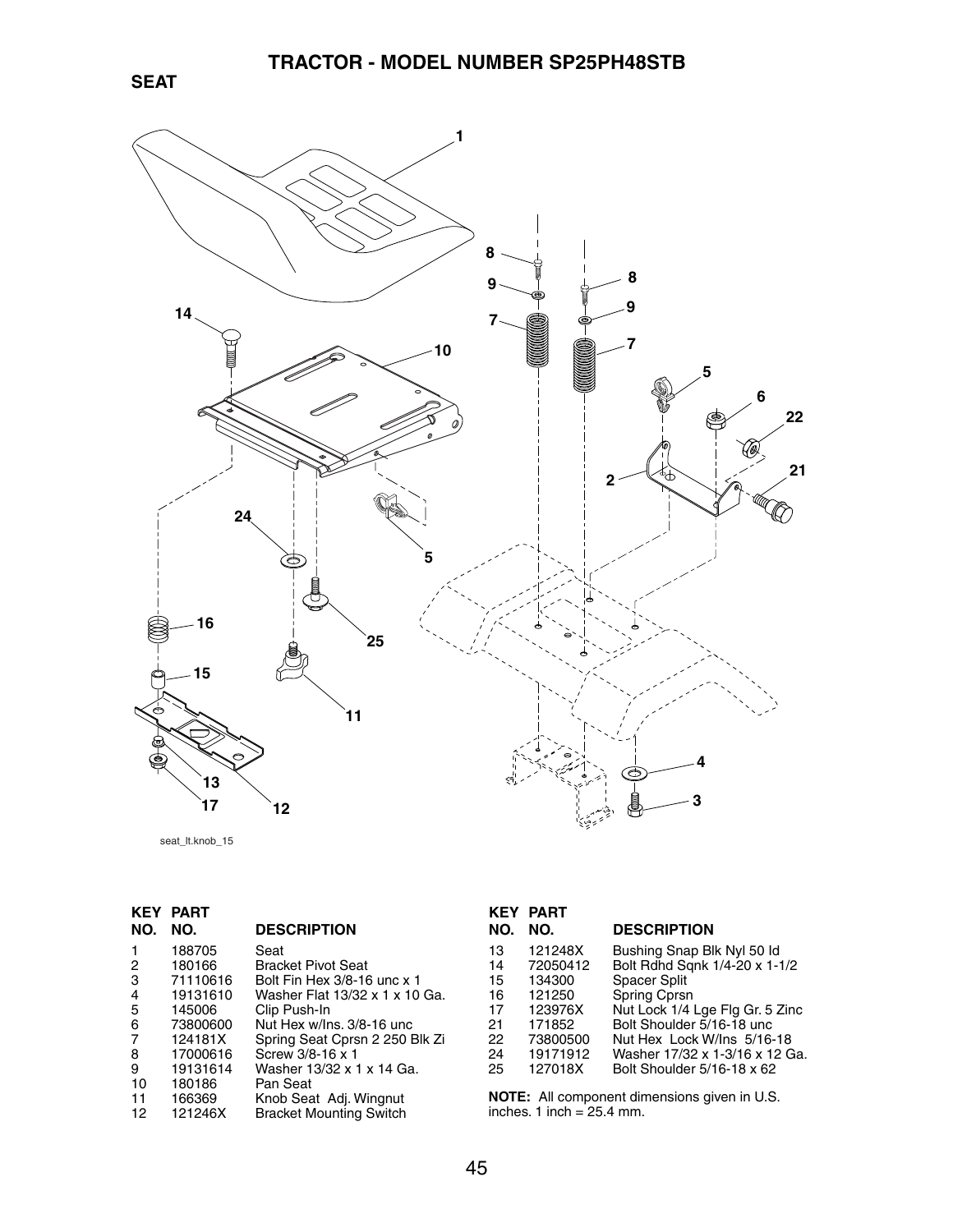# **TRACTOR - MODEL NUMBER SP25PH48STB**

### **DECALS**



|     | <b>KEY PART</b> |                               |               | <b>KEY PART</b> |                            |
|-----|-----------------|-------------------------------|---------------|-----------------|----------------------------|
| NO. | NO.             | <b>DESCRIPTION</b>            | NO.           | NO.             | <b>DESCRIPTION</b>         |
|     | 185918          | Decal Dash                    | 13            | 178455          | Decal Deck Caution         |
| 2   | 190537          | Decal Chassis 25/48 Statesman | 14            | 175291          | Decal V-Belt Schematic     |
| 3   | 190426          | Decal Hood LH                 | 15            | 185441          | Decal Replace              |
| 5   | 189527          | Decal HP Engine               | 16            | 190425          | Decal Hood Rh              |
| 6   | 173587          | Decal Reflector Rh            | 20            | 145005          | Decal Bat Dan/Psn          |
| 7   | 173589          | Decal Reflector Lh            | - -           | 166960          | Decal By Pass              |
| 9   | 190429          | Decal Fender Logo             | $ -$          |                 | 174998X428 Pad Footrest Lh |
| 10  | 157141          | Decal Fender Danger           | $ -$          |                 | 175542X428 Pad Footrest Rh |
| 11  | 190430          | Decal Ins Strg Whl            | $\sim$ $\sim$ | 191194          | Manual Owner's (English)   |
| 12  | 177955          | Decal Fender Oper Cruise      | $\sim$ $\sim$ | 191195          | Manual Owner's (Spanish)   |
|     |                 |                               |               |                 |                            |

### **WHEELS & TIRES**



| <b>KEY</b><br>NO. | <b>PART</b><br>NO. | <b>DESCRIPTION</b>                  |
|-------------------|--------------------|-------------------------------------|
|                   |                    |                                     |
| 1                 | 59192              | Cap Valve Tire                      |
| 2                 | 65139              | <b>Stem Valve</b>                   |
| 3                 | 106222X            | Tire FT 15 x 6 0 - 6 Service        |
| 4                 | 59904              | Tube Front (Service Item Only)      |
| 5                 |                    | 106732X624 Rim Asm 6" front Service |
| 6                 | 278H               | Fitting Grease (Front Wheel Only)   |
|                   | 9040H              | Bearing Flange (Front Wheel         |
|                   |                    | Only)                               |
| 8                 |                    | 106108X624 Rim Asm 8" rear Service  |
| 9                 | 122082X            | Tire R T 20 x 10 -8 C Service       |
| 10                | 7152J              | Tube Rear (Service Item Only)       |
| 11                |                    | 104757X428 Cap Axle 1 50 x 1 00     |
|                   | 144334             | Sealant, Tire (10 oz. Tube)         |
|                   |                    |                                     |

**NOTE:** All component dimensions given in U.S. inches. 1 inch = 25.4 mm.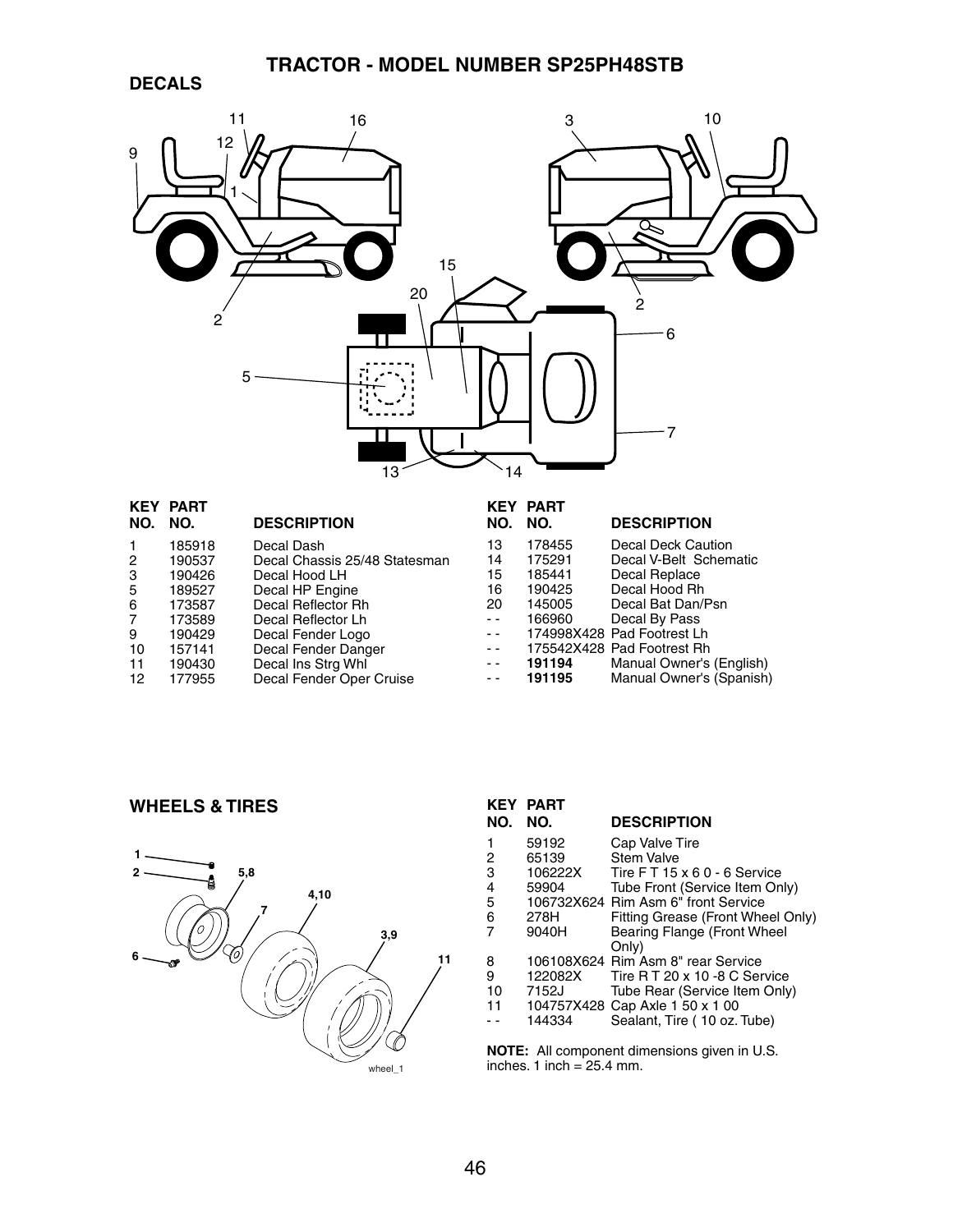**MOWER LIFT**



| NO.            | <b>KEY PART</b><br>NO.       | <b>DESCRIPTION</b>                                            | <b>KEY</b><br>NO.                                                                  | <b>PART</b><br>NO. | <b>DESCRIPTION</b>             |  |
|----------------|------------------------------|---------------------------------------------------------------|------------------------------------------------------------------------------------|--------------------|--------------------------------|--|
|                | 159461                       | Wire Asm Inner/Sprg W/plunger                                 | 27                                                                                 | 164543             | Rod Adj Lift                   |  |
| $\overline{c}$ | 159476                       | Shaft Asm Lift RH w/Inf                                       | 28                                                                                 | 73350600           | Nut Hex Jam 3/8-16 unc         |  |
| 3              | 188822                       | Pin Groove                                                    | 29                                                                                 | 138057             | Knob Inf 3/8-16 unc Blk W/sym  |  |
| 4              | 12000002                     | E Ring #5133-62                                               | 30                                                                                 | 150233             | <b>Trunnion Infin Height</b>   |  |
| $\mathbf 5$    | 19211621                     | Washer 21/32 x 1 x 21 Ga.                                     | 31                                                                                 | 176205             | Trunnion Susp. Arm             |  |
| 6              | 120183X                      | Bearing Nylon Blk 629 Id                                      | 32                                                                                 | 175994             | Nut Lift Link 7/16-20          |  |
| $\overline{7}$ | 125631X                      | Grip Handle                                                   | 36                                                                                 | 155097             | Pointer Height Indicator       |  |
| 8              | 124526X                      | <b>Button Plunger</b>                                         | 37                                                                                 | 123935X            | Plug Hole Blk 1.485/1.515 Dia. |  |
| 11             | 175370                       | Link Lift LH                                                  | 38                                                                                 | 17060516           | Screw 5/16-18 x 1              |  |
| 12             | 175371                       | Link Lift RH                                                  | 40                                                                                 | 19112410           | Washer 11/32 x 1-1/2 10 Ga.    |  |
| 13             | 4939M                        | <b>Retainer Spring</b>                                        | 41                                                                                 | 155098             | Indicator Height STLT          |  |
| 15             | 175562                       | Plate Asm. Suspension Front                                   | 49                                                                                 | 145212             | Nut Hex Flange Lock            |  |
| 16             | 73350800                     | Nut Jam Hex 1/2-13 unc                                        | 50                                                                                 | 110452X            | Nut PUsh Phos & Oil            |  |
| 17             | 175689                       | Trunnion Front Susp.                                          | 51                                                                                 | 19171416           | Washer 17/32 x 7/8 x 16 Ga.    |  |
| 18             | 73800800                     | Nut Lock w/Wsh 1/2-13 unc                                     | 52                                                                                 | 175378             | Arm Susp. Rear LH              |  |
| 20             | 163552                       | <b>Retainer Spring</b>                                        | 53                                                                                 | 175802             | Arm Susp. Rear RH              |  |
| 23             | 110807X                      | <b>Nut Special</b>                                            | 54                                                                                 | 175560             | Pin.                           |  |
| 24<br>25<br>26 | 19131016<br>164024<br>169484 | Washer 13/32 x 5/8 x 16 Ga.<br>Spring<br><b>Retainer Clip</b> | <b>NOTE:</b> All component dimensions given in U.S.<br>inches. 1 inch = $25.4$ mm. |                    |                                |  |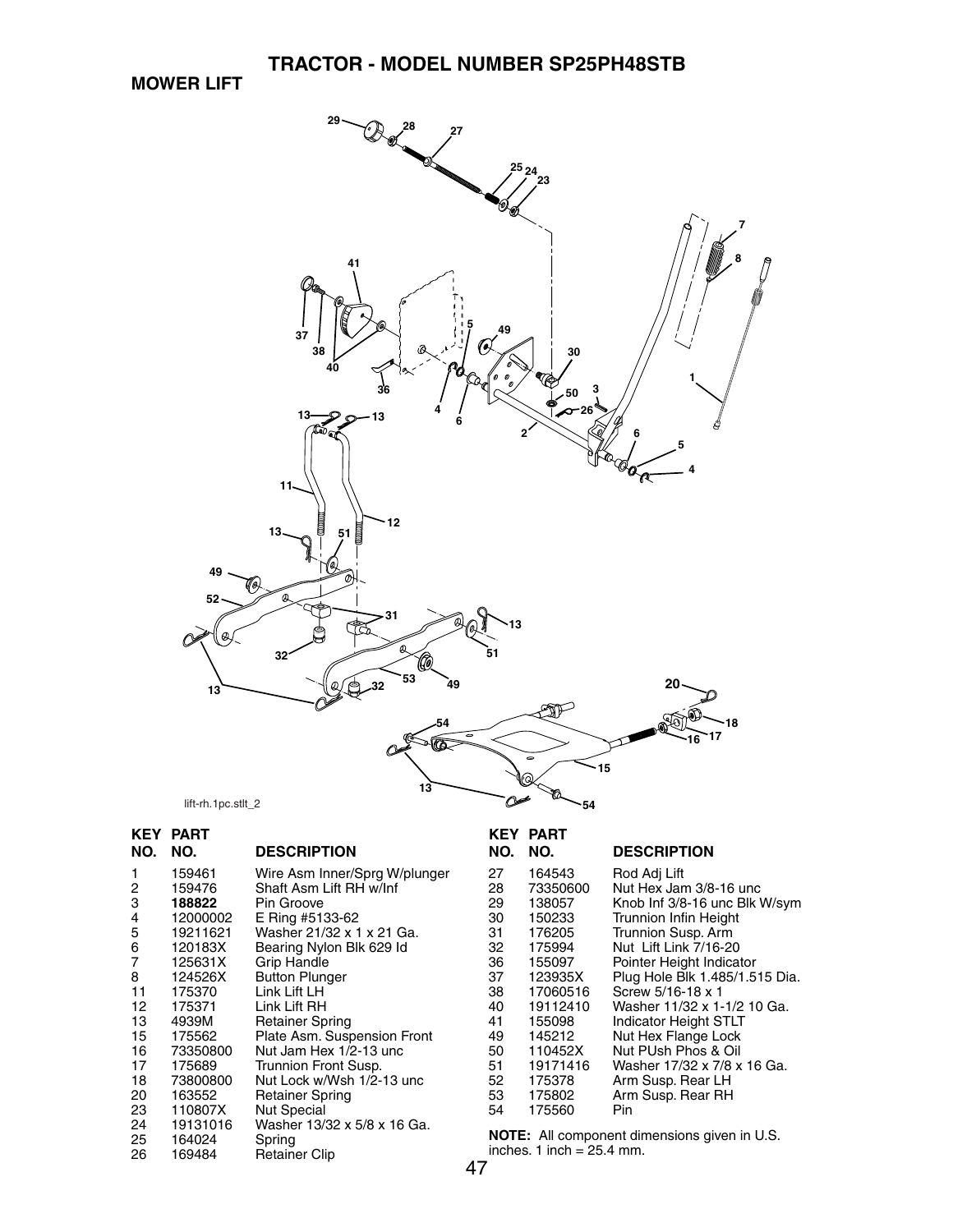**MOWER DECK**